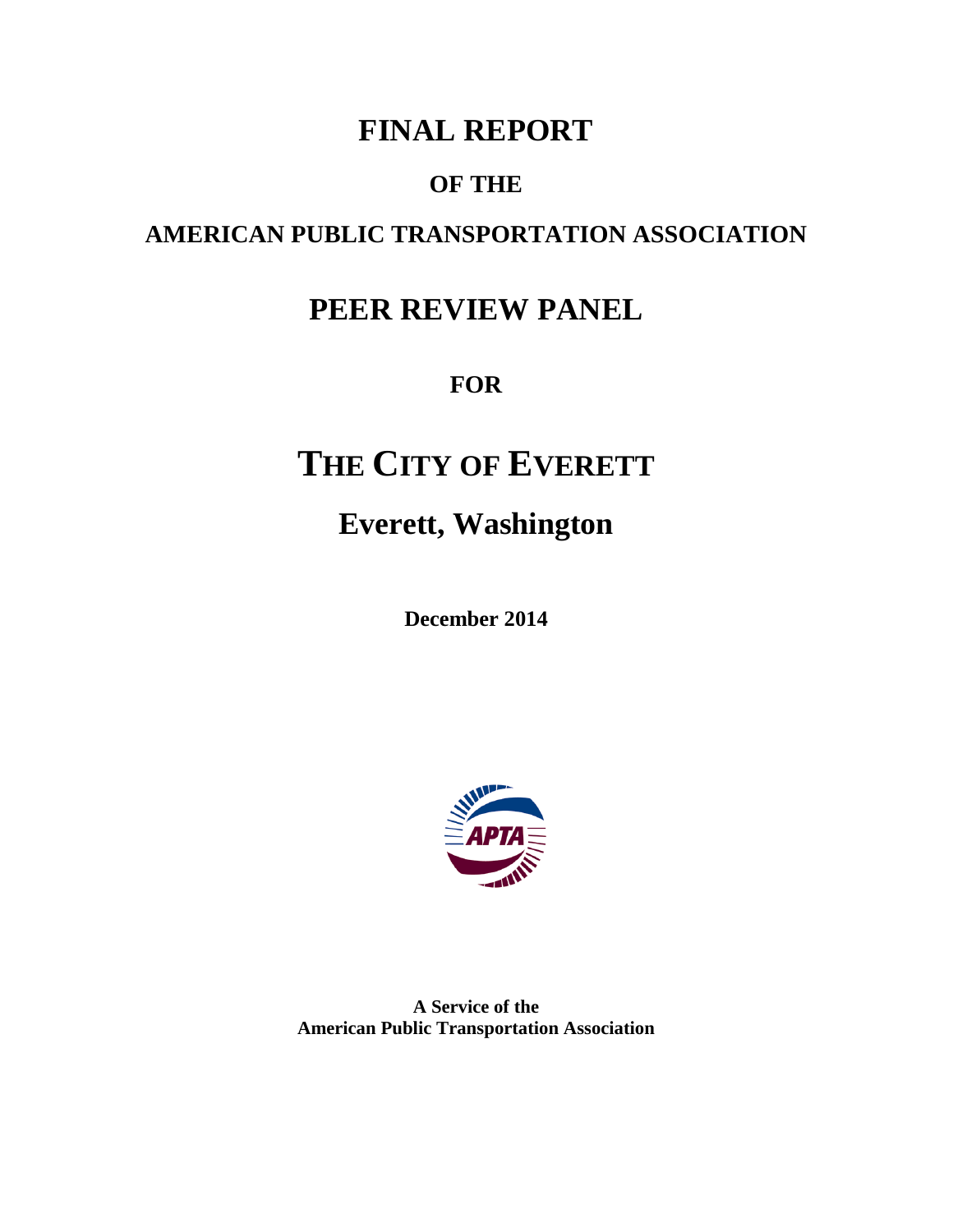### **FINAL REPORT**

#### **OF THE**

### **AMERICAN PUBLIC TRANSPORTATION ASSOCIATION**

## **PEER REVIEW PANEL**

**ON THE**

**TRANSIT REVIEW PROVIDED FOR THE CITY OF EVERETT**

> **PANEL MEMBERS: J. Barry Barker Richard DeRock Todd Hemingson John Muth Jeff Nelson Greg Hull**

**Published by the American Public Transportation Association 1666 K Street, NW, 11th Floor Washington, DC 20006 Michael P. Melaniphy, President**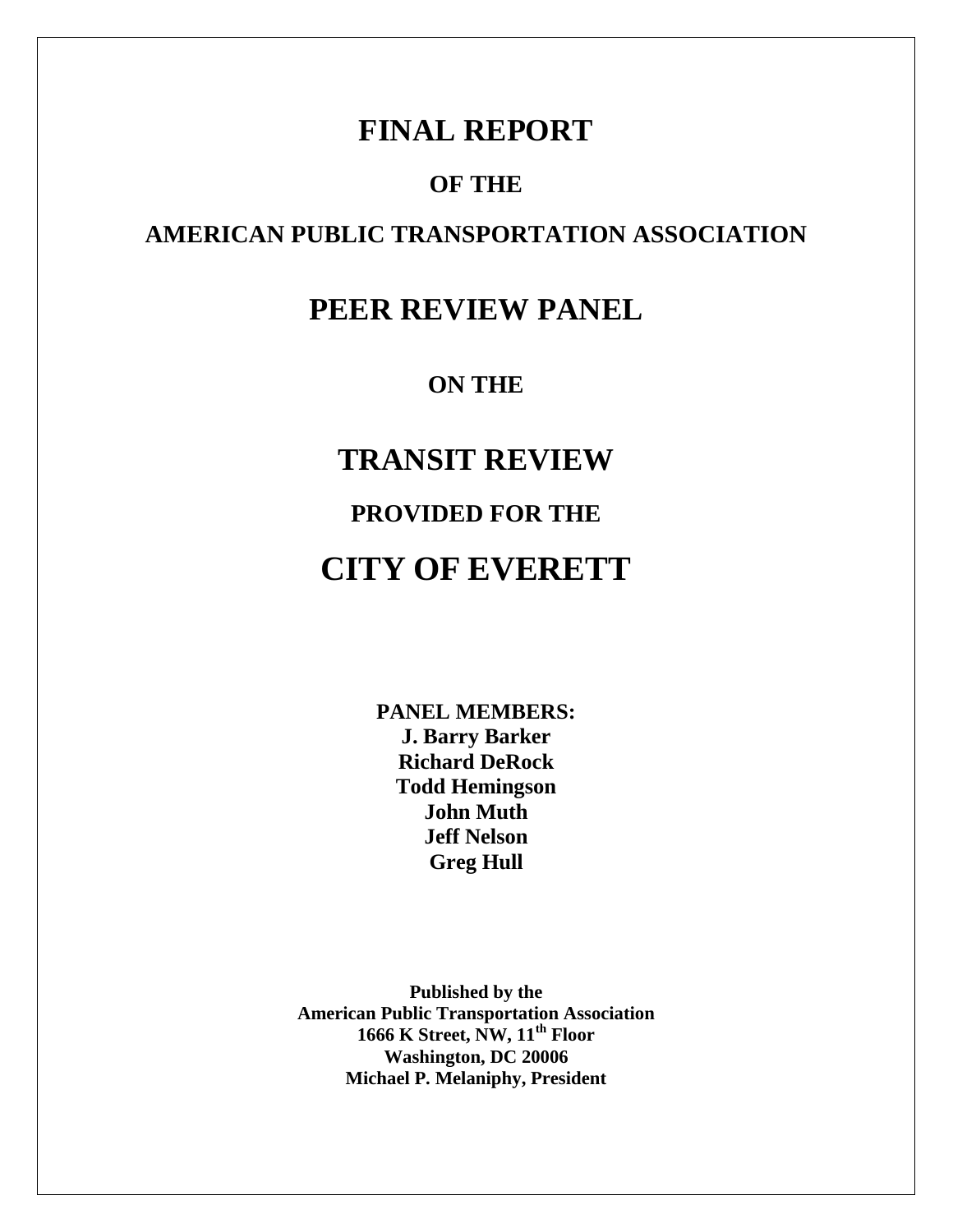## TABLE OF CONTENTS

|      | <b>A</b> – Peer Review Request<br><b>B</b> - Peer Review Agenda<br><b>C</b> – Document List |   |
|------|---------------------------------------------------------------------------------------------|---|
|      | APPENDIX.                                                                                   | 8 |
| III. |                                                                                             |   |
| П.   | <b>OBSERVATIONS &amp; RECOMMENDATIONS</b>                                                   | 3 |
|      |                                                                                             |   |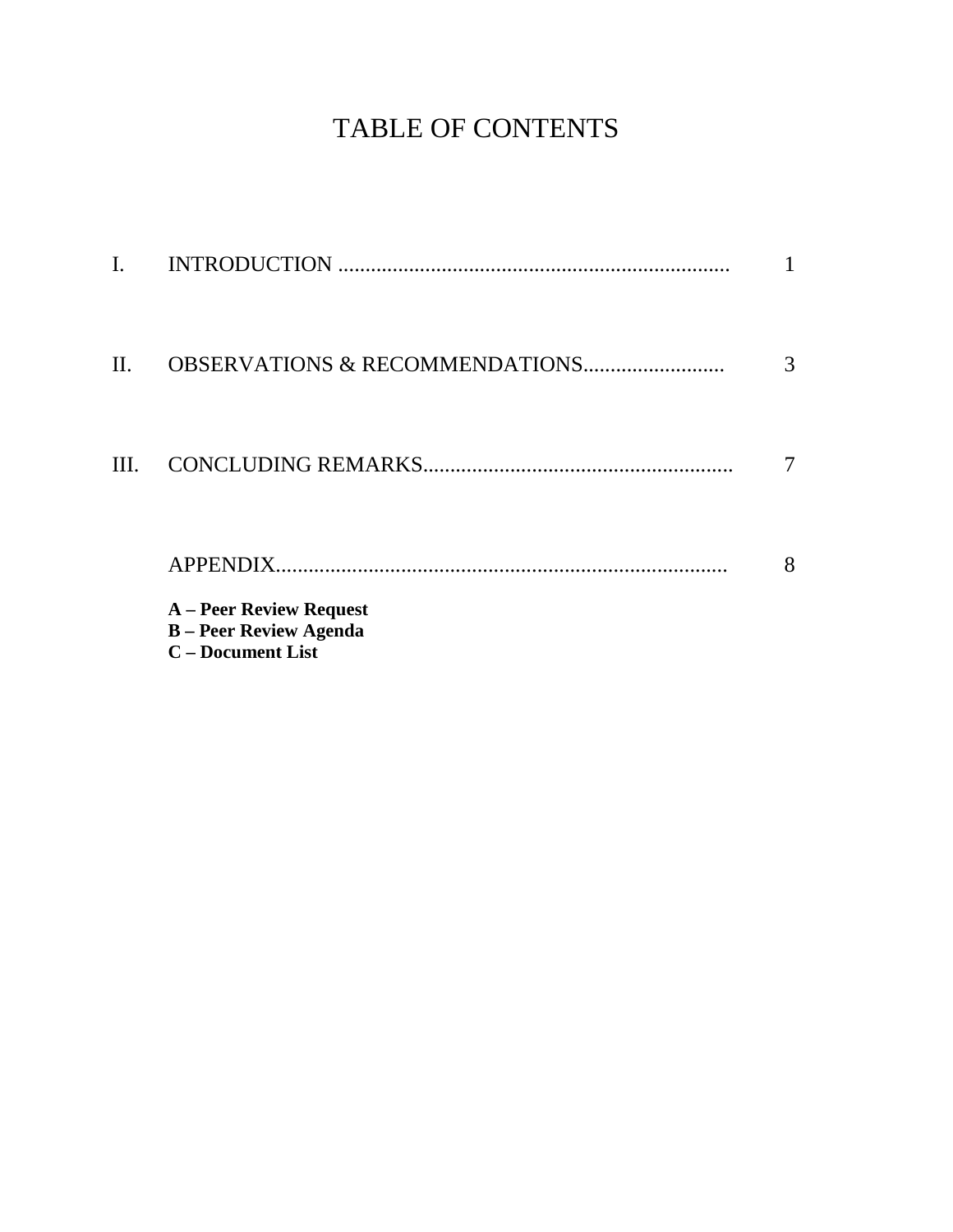#### I. INTRODUCTION

In July, 2014, Mr. Ray Stephanson, Mayor of the City of Everett contacted the American Public Transportation Association (APTA) to request a peer review of the Everett Transit system in an effort to strategize for the effective management of its resources and plan for a sustainable future. Through discussions between APTA, City of Everett, and Everett Transit staff, it was determined the review would be conducted December  $9 - 12$ , 2014. A panel of industry peers was then assembled with the requisite knowledge, experience and understanding of municipally governed and operated transit systems. The peer review panel consisted of the following public transit professionals;

#### **J. BARRY BARKER**

Executive Director Transit Authority of River City (TARC) Louisville, KY

#### **RICHARD DEROCK**

General Manager Link Transit Wenatchee, WA

#### **TODD HEMINGSON**

Senior VP – Strategic Planning & Development Capital Metro Austin, TX

#### **JOHN MUTH**

Deputy Director Charlotte Area Transit System Charlotte, NC

#### **JEFF NELSON**

General Manager MetroLink Rock Island County, IL

#### **GREG HULL**

Assistant VP – Public Safety, Operations, Technical Services American Public Transportation Association Washington, DC

The panel convened in Everett, Washington on December 9, 2014. Panel coordination and logistical support was provided by APTA Staff Advisor Greg Hull. Mr. Hull also coordinated panel member input in the drafting of this peer review report.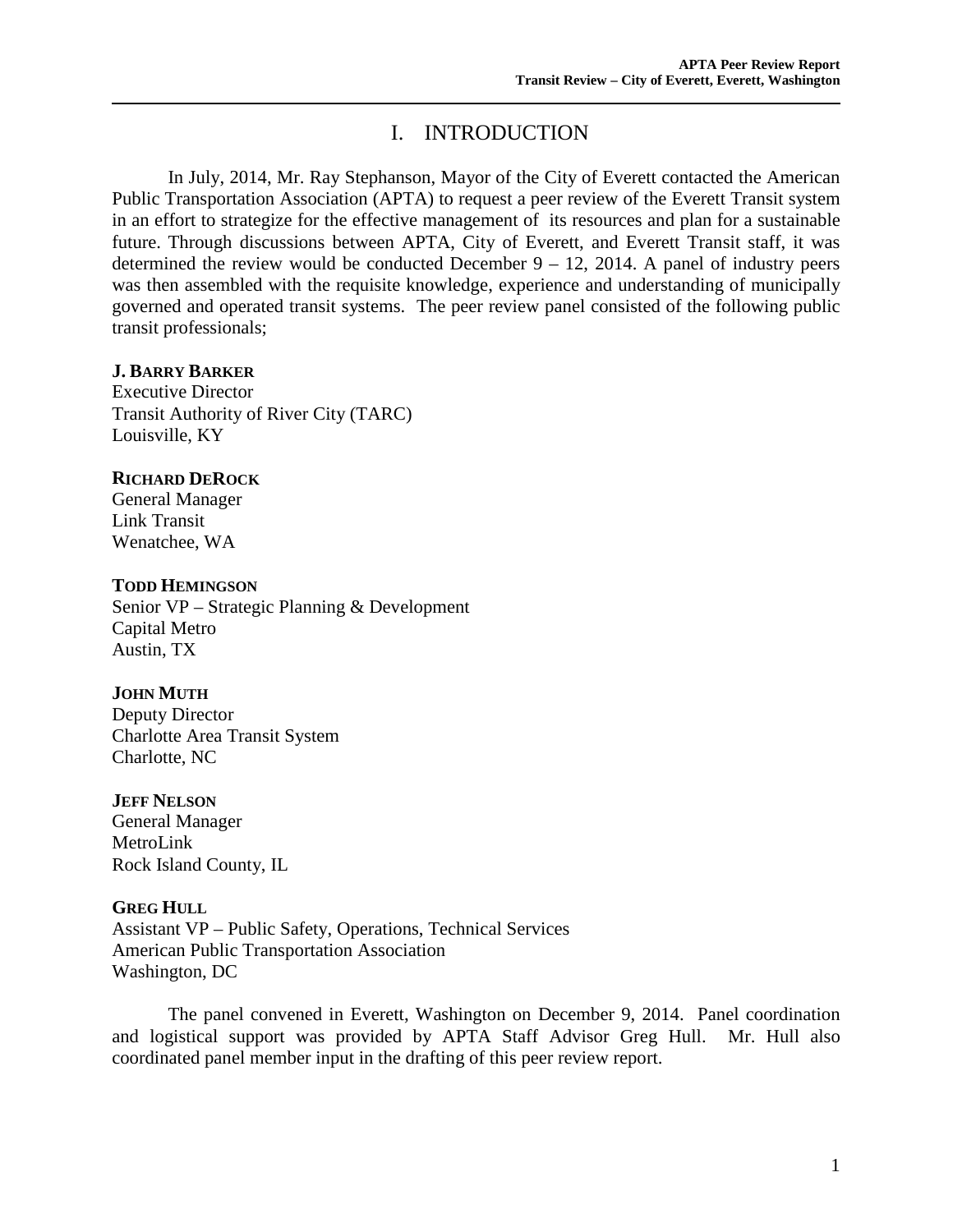#### **Methodology**

The APTA Peer Review process is well established as a valuable resource to the public transit industry. Highly experienced and respected transit professionals voluntarily provide their time and support to address the scope required. The panel conducted this peer review through documentation review, briefings, operations observations, and interviews with staff and key stakeholders of Everett Transit and the City of Everett, including members of Everett City Council and staff of Community Transit.

#### **Scope of Report**

The scope of this review focused on optimizing strategies for effective service delivery of the City of Everett's public transit services. The review focused on the following areas:

- Review current contracts & agreements with Community Transit to determine appropriateness and effectiveness
- Review facilities to determine utility and effectiveness
- Review organization structure to determine appropriateness and effectiveness

The observations and recommendations provided through this peer review are offered as an industry resource as a means of strengthening Everett Transit programs, practices and strategies.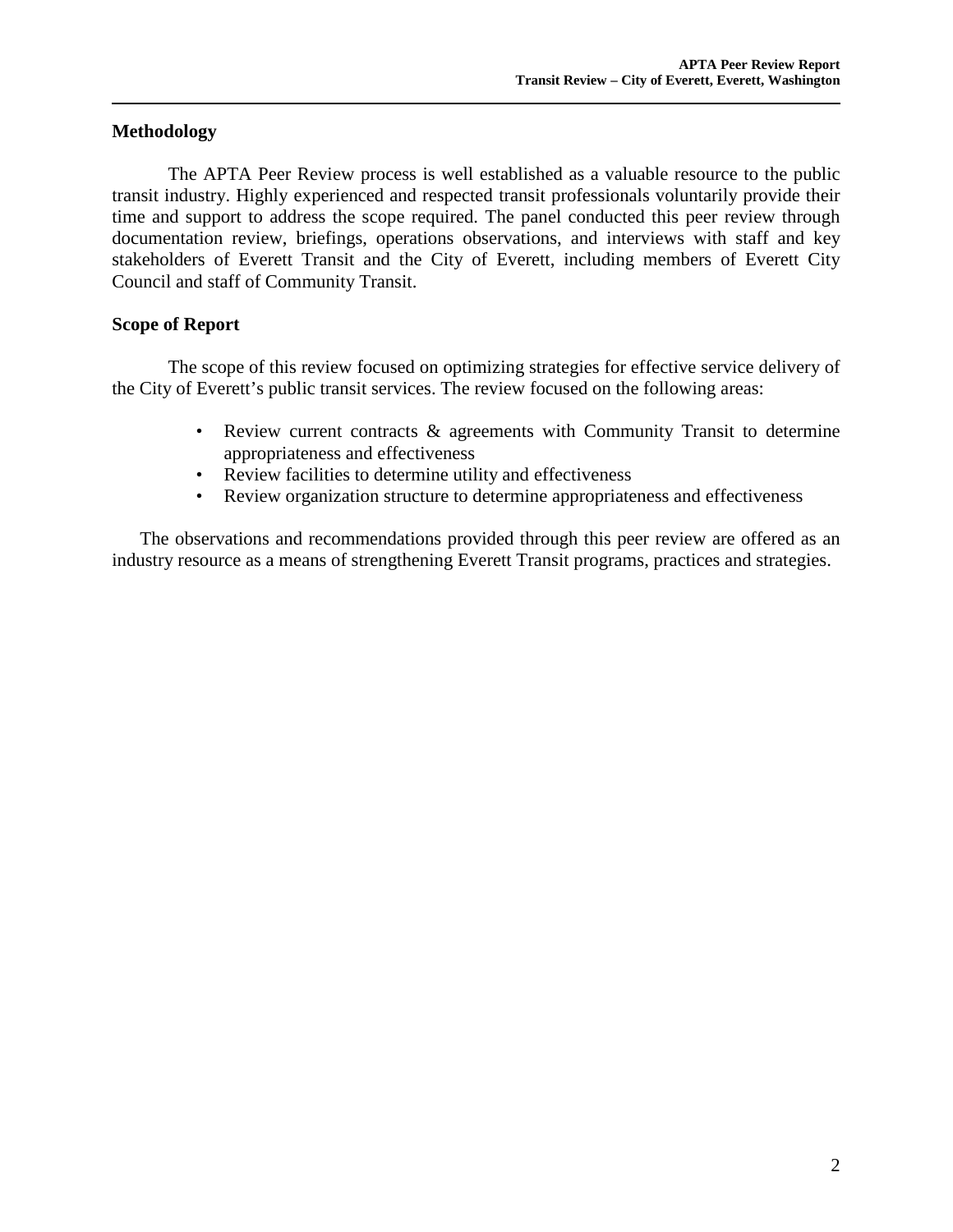#### II. OBSERVATIONS AND RECOMMENDATIONS

#### OPENING COMMENTS

Everett Transit's operations date back to as early as 1893. Although a smaller system by national comparison, it provides vital paratransit and fixed route service and many other programs typically offered by effective transit agencies.

It is clear to the panel that the staff of Everett Transit are highly committed and passionate regarding the various services they provide to the citizens of Everett. Notwithstanding staff dedication, there are opportunities for strengthening efficiencies and effectiveness.

It was not apparent to the panel that there is a long term City vision for the future service direction of Everett Transit that staff could identify with. Consequently Everett Transit appears to be waiting for things to happen and consequently transit functions are largely focused on survival.

The benefits derived through inter-agency supportive services that have been developed in partnership with Community Transit do not appear to be fully understood by all relevant stakeholders. This has resulted in stakeholders not fully appreciating the benefits of what has been put into place through this partnership and therefore not realizing additional benefits that could be achieved from what might be developed in the future. While much transit service information has been provided by Everett Transit staff to stakeholders, the message regarding rationale and positive outcomes of service decisions does not appear to be adequately understood. Communication of service decisions consequently appears to be a clear issue and a continuing challenge for all concerned.

#### 1. CONTRACTS AND AGREEMENTS WITH COMMUNITY TRANSIT

In the view of the panel, the contracts and agreements that have been developed between Everett Transit and Community Transit are mutually beneficial and equitable to all concerned. As the review panel members have found through their own local experiences, no transit agency is "an island to itself". Consequently, regional coordination and cooperation is critical to long range success and benefit to the communities at large.

The *Swift* BRT service has been a net positive program for both Everett Transit and Community Transit as well as all residents of the area. However, not all Everett stakeholders understand or appreciate the benefits derived from the *Swift* agreement or the positive return on investment to Everett.

The paratransit service agreement with Community Transit is a good first step to improved paratransit service delivery. However, as with the *Swift* agreement, not all stakeholders understand or appreciate the benefits derived to Everett through the current paratransit agreement. In the view of the panel, while the current service delivery model is an improvement over what it used to be, it remains confusing and complex to users of the paratransit service who are part of a vulnerable population with unique needs. For example,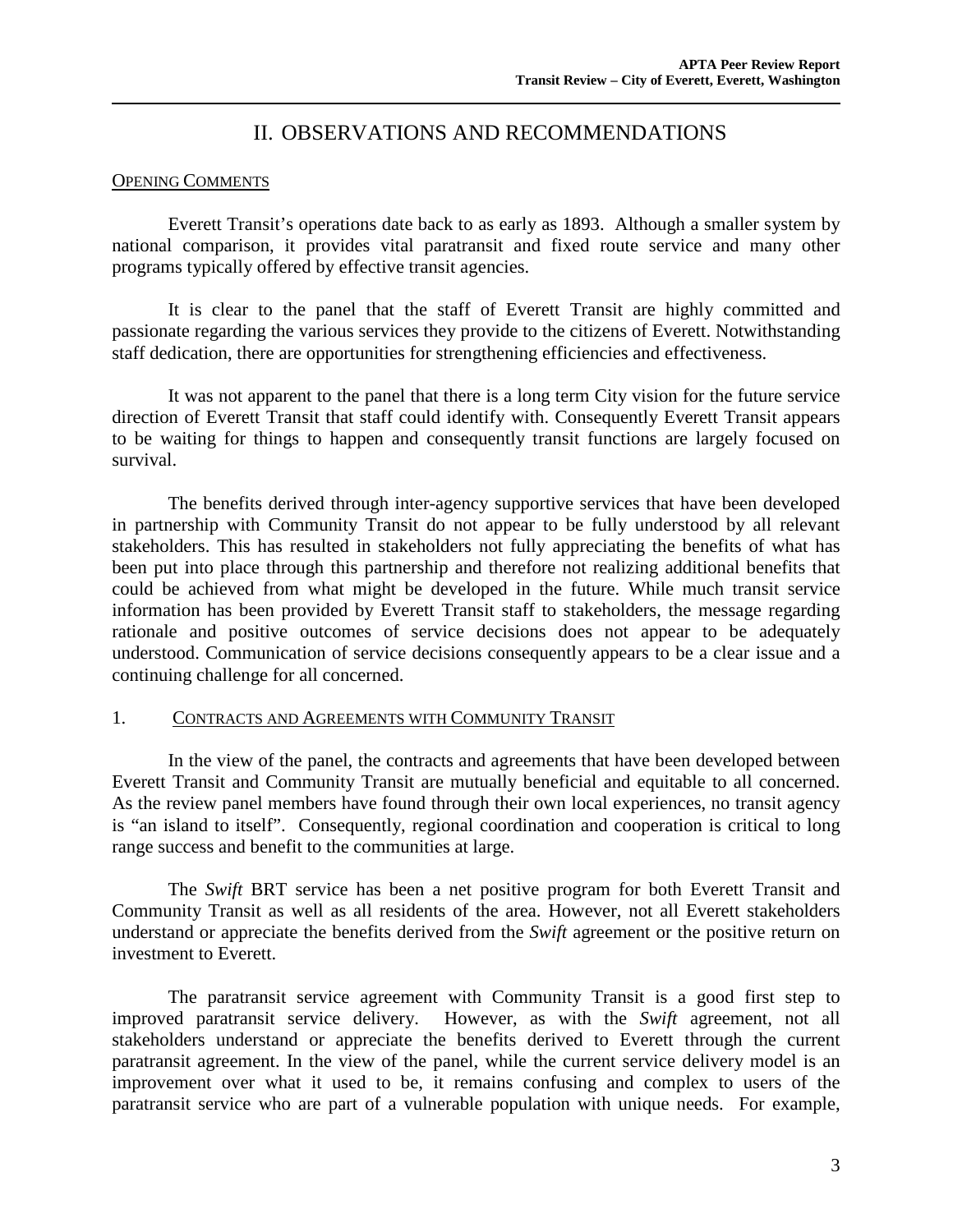within the current service model, transfers are required between Everett Transit and Community Transit vehicles which create significant difficulty for paratransit customers and also increase trip costs. Additionally, paratransit customers often have to make multiple phone calls to schedule a trip which adds to the confusion and complexity of travel.

#### **RECOMMENDATIONS**

- The panel recommends that Everett Transit continues its current agreement with Community Transit on the *Swift* BRT service.
- Continue to build on the success of the *Swift* service and explore additional opportunities for inter-agency collaboration.
- There are opportunities to reduce paratransit costs and improve service delivery by expanding the relationship with Community Transit. Opportunities for paratransit service improvements could include incremental steps such as;
	- o A common certification process
	- o A common reservation/ call center

#### 2. FACILITIES

Everett Transit is facing multiple challenges with respect to its various facilities. In the view of the panel, the Everett Station is a great community and regional facility that is not living up to its potential of being a welcoming point of entry to the City of Everett. General signage of the station is inadequate, way-finding is a challenge, and insufficient approaches to security have led to loitering and a general sense that the facility is an unsafe environment. Local police presence at Everett Station is not apparent on a regular basis and negative conditions have led to unwanted reactive actions including the removal of doors from the public restroom toilet stalls.

Although the facility is the property of Everett Transit, it is managed on behalf of Everett Transit through the City's Property Management group. Based on the panel's understanding, the facility management costs and revenue shortfalls for the facility are borne by Everett Transit. There appears to be restrictions on Everett Transit as to the ability to attract tenants which includes a belief that reaching out to businesses to locate at Everett Station would generate conflict with local private developers. It is obvious that parking is critical to the success of Everett Station, however, in the view of the panel, parking in the station vicinity is inadequate.

As part of its operational observations, the panel had the opportunity to tour Everett Transit's North Base and Administration & Maintenance Facility. In the view of the panel, both facilities lack adequate space and are in need of significant capital.

#### **RECOMMENDATIONS**

- The panel recommends that Everett Transit be enabled to engage the local business development community in discussions to help guide the City in exploring future strategies for Everett Station, including what is presently the Sound Transit side of the building.
- As Everett Transit is a public transit agency and is not an experienced landlord or developer, consideration should be given to whether it may be in the City's best interests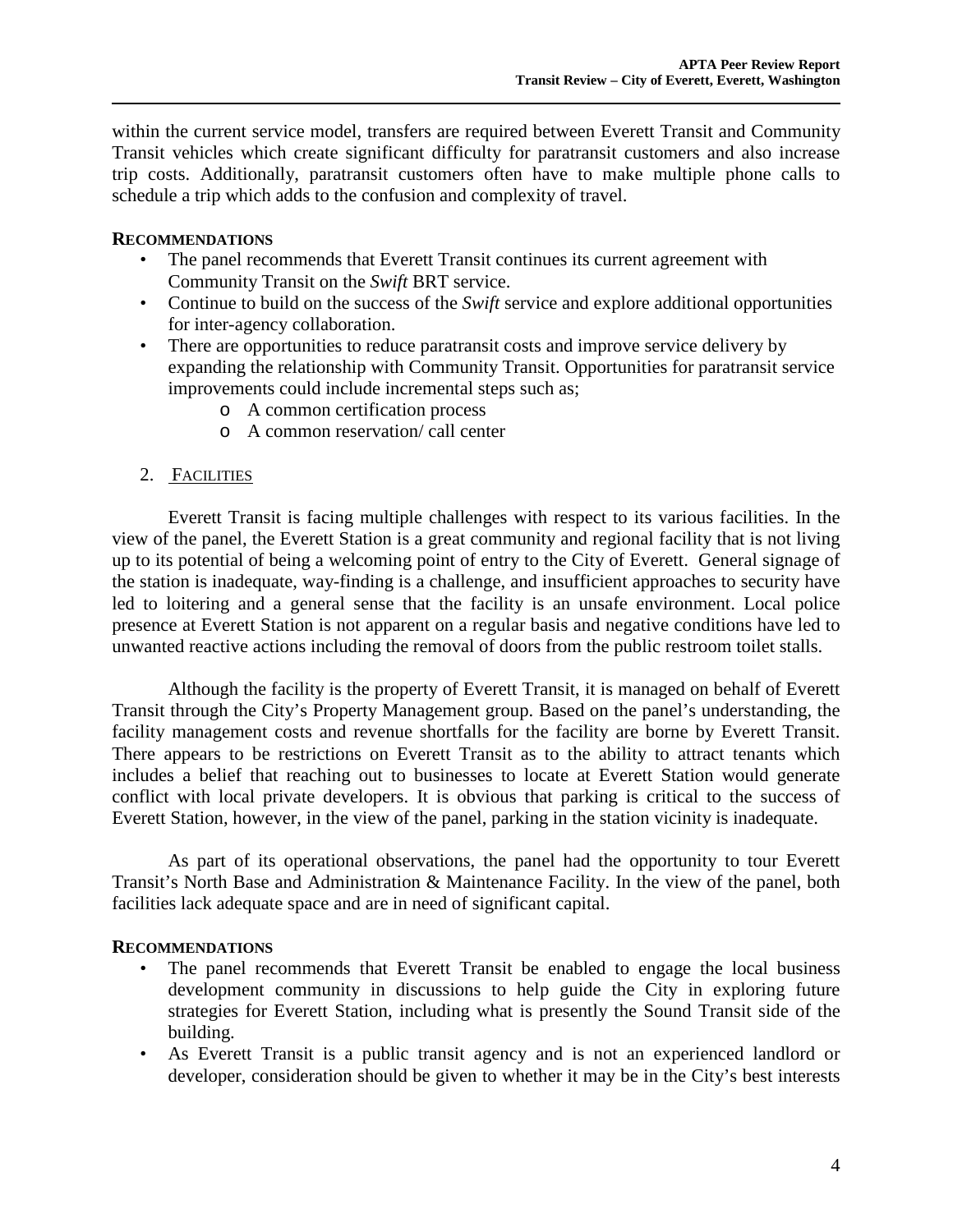to have some other civic entity assume the role of developing the Station and surrounding area as well as the budget responsibility for the facility.

- Investment in Everett Station upkeep is needed now to avoid early decay of the building and maintaining its public image. All parties concerned would benefit from a clearer development plan from the City for this site.
- In the view of the panel, more commuter-related businesses for the Station would be appropriate.
- Engage the Everett Police Department in reviewing practical options for providing a consistent level of police presence at Everett Station (Example: using Station space for a small satellite precinct office)
- The panel is not aware of any approved long-term capital strategy for the Everett Transit North Base and Administrative operating facilities. The absence of such a strategy exposes the agency to fiscal and operational uncertainty. The panel encourages Everett Transit and the City to review the condition of these facilities and develop contingency and long term strategies for facility needs of Everett Transit.

#### 3. ORGANIZATION STRUCTURE

In the view of the panel, the number of senior level positions at Everett Transit is consistent with transit agencies of similar size across the U.S. It also appears to the panel that the current staffing level of Everett Transit is meeting basic needs of the organization and services being provided although with current day-to-day workloads, there is minimal organizational capacity for creative development of services. The panel noted that Everett Transit has been able to leverage use of available City resources from other City Departments for functions such as vehicle maintenance support.

The panel also found that the minimal level of operations field supervision results in a minimal level of service oversight, particularly on weekends. Due to organization support needs, operations supervisors are required to handle other duties that result in a reduction of field operations oversight. The panel noted that Customer Service support is only available between 8 to 5 pm on weekdays and that there is no coordinated focus for customer service.

#### **RECOMMENDATIONS**

- Review operations supervisor staffing levels and assignment of other duties to ensure appropriate operations service oversight. The panel appreciates that fiscal constraints may preclude the addition of new supervisory positions, however other options such as developing a small budget for "relief supervisors" drawing from time to time from the operator ranks may offer a practical alternative for staffing support.
- Review opportunities to provide customer support during Everett Transit's hours of service.
- Review current means of communication with customers and the general public and consider opportunities for expanding avenues of communication to include new resources such as social media; interactive trip-planning; blogs, etc.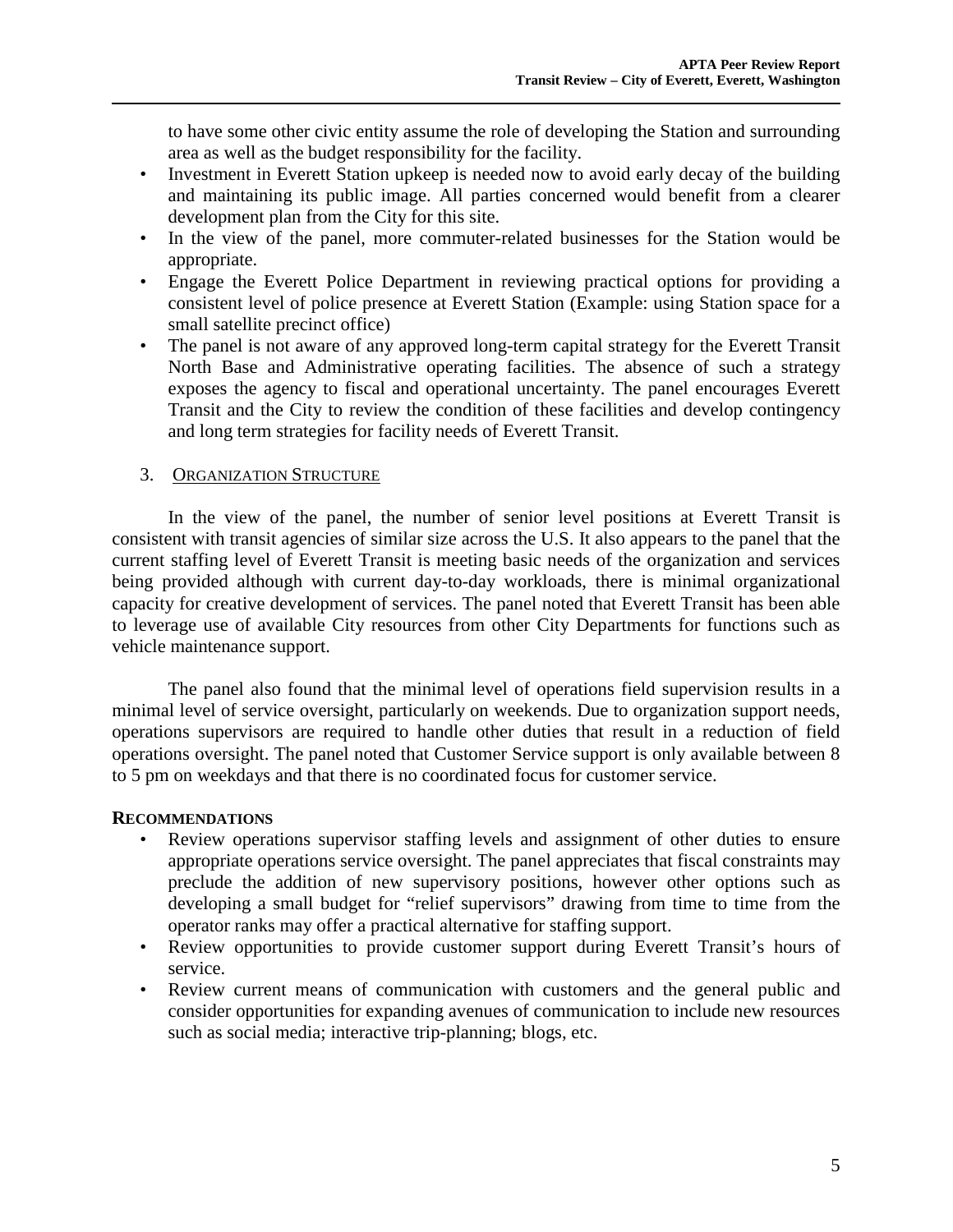#### OTHER OBSERVATIONS

The panel noted that informational presentations to civic leaders is largely limited to Council meetings. In the interest of enhancing communication with Council members regarding transit service decisions and outcomes, it may be helpful to review how information and what types of information (data, etc.) are conveyed to Council.

The panel recommends that the organization review what data should be communicated to which levels within the organization as well as the information needs of all stakeholders. In the view of the panel there is not an adequate level of communicating the successes and benefits derived from various initiatives. Consideration should also be given to review what types of performance data are currently being communicated to key stakeholders and the general public and determine what particular data would provide the best value and interest. A format for sharing such data could conceivably be provided as a regularly updated "dashboard" on the Everett Transit web-site.

While Everett Transit has a set of service standard guidelines, it would be timely to review whether those guidelines are in effect as intended or whether they need to be changed.

As a final consideration, the panel noted that there are several post-secondary institutions within the City of Everett. Across the U.S. there is a growing level of partnership between local transit agencies and post-secondary schools wherein student tuition is nominally increased to enable transit transportation upon presentation of the student I.D. card. This becomes a "winwin" scenario that addresses both student transportation needs and supplementary funding support to the transit agency. The panel would be pleased to provide examples of where this concept has been successfully implemented.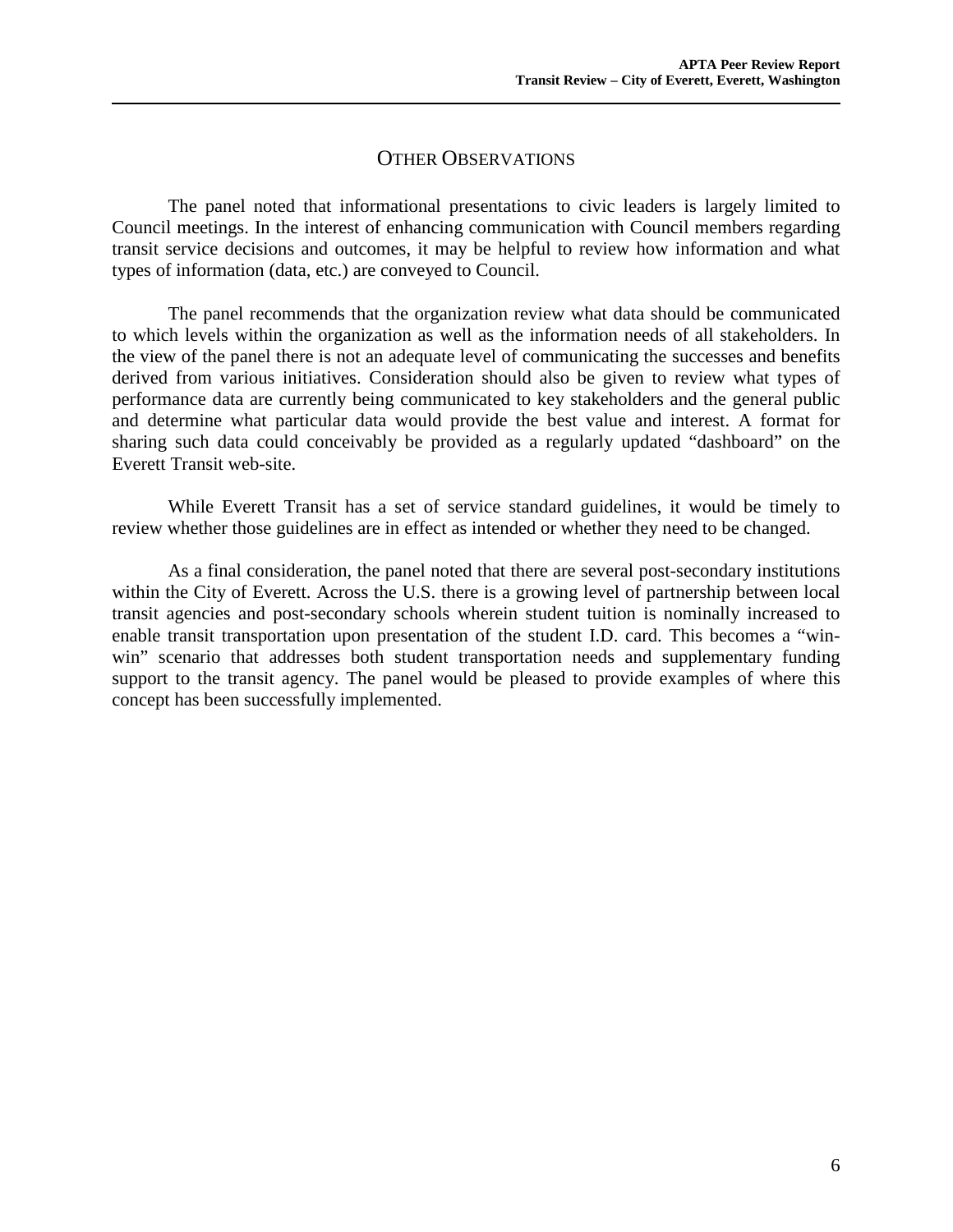### III. Concluding Remarks

The panel sincerely appreciates the professional support, assistance, and courtesy extended throughout the peer review process by the staff and stakeholders of Everett Transit and the City of Everett.

The panel will stand available to clarify and follow up on any aspects of this review.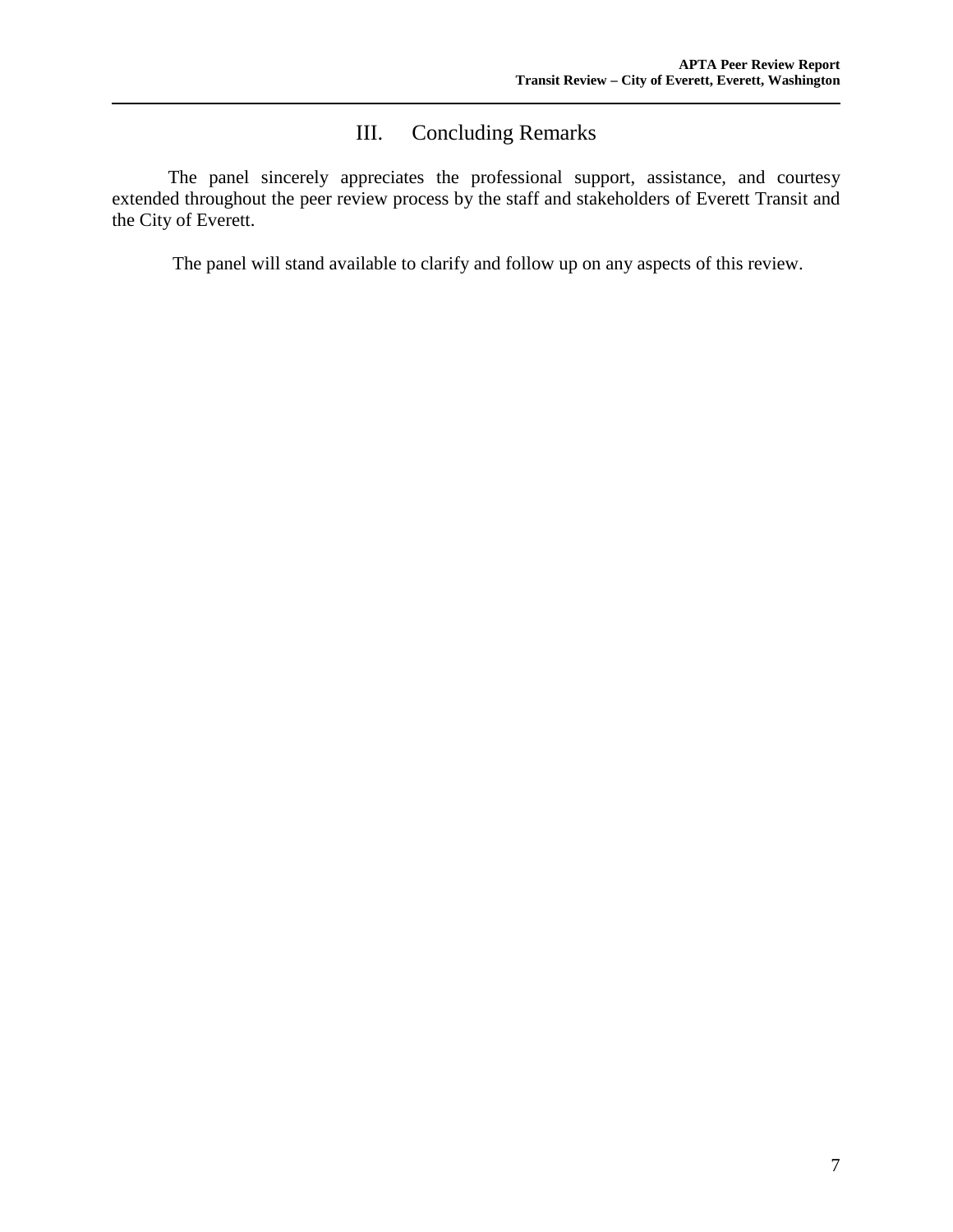## APPENDIX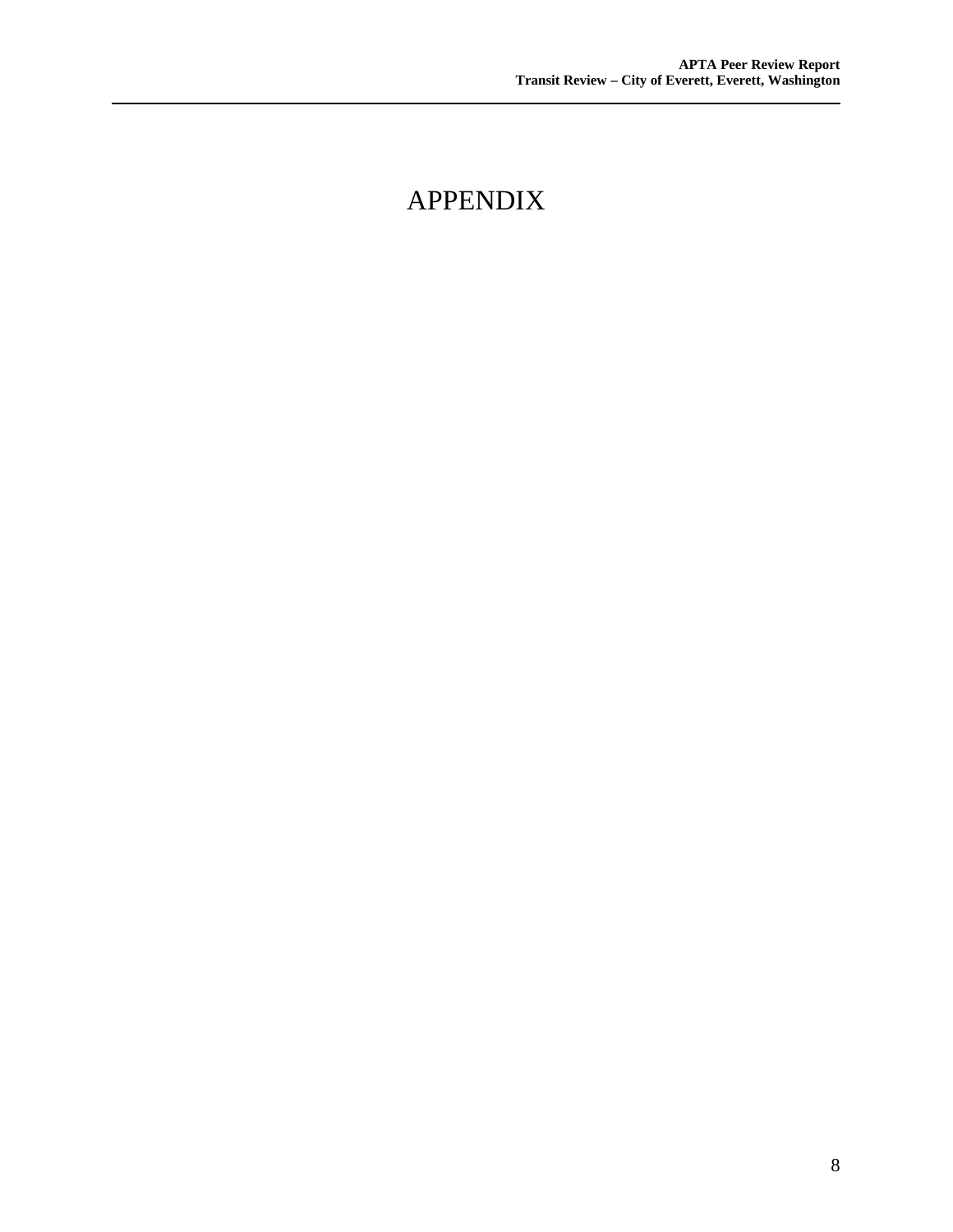**Ray Stephanson** Mayor

Appendix A



OFFICE OF THE MAYOR

July 22, 2014

Michael P. Melaniphy **President and Chief Executive Officer** American Public Transportation Association 1666 K Street, NW Suite 1100 Washington DC 20006

Dear Mr. Melaniphy,

The city of Everett, Washington is a municipality of approximately 104,000 citizens, located about 30 miles north of metropolitan Seattle. Everett is the largest aerospace industrial center in the state clustered around The Boeing Commercial Airplane Company, home to Naval Station Everett and the USS NIMITZ and the site for Washington State University expansion in Western Washington.

Everett Transit is the city's prized municipally operated transit system with a rich history dating back to 1893. Although a smaller system, Everett Transit has consistently provided services not usually found in city systems of its size such as expanded para-transit services, seven day a week service, later night service and service on all but three holidays. Everett Transit is part of the city, but it receives no funding from the general fund and must operate solely within its own revenues, primarily a dedicated sales tax and fare box. Among Everett Transit's assets is Everett Station, a 60,000 square foot office and multi-modal facility on a 10-acre parking and bus facility site.

Our Transit review is part of a larger effort by the City of Everett to manage resources and plan for a sustainable future. We believe an APTA Peer Review is a most responsive means to address Everett Transit.

We are interested in reviewing our contracts and agreements with our regional partner, Community Transit of Snohomish County, with emphasis on the following:

- 1. Do the agreements meet the stated mutual goals?
- 2. Are the terms of the agreements reasonable and equitable?
- 3. Are there other areas for mutual cooperation that should be explored?

CITY OF EVERETT 2930 Wetmore, Suite 10A Everett, WA 98201 425-257-7115 Fax 425-257-8729  $\mathbf{1}$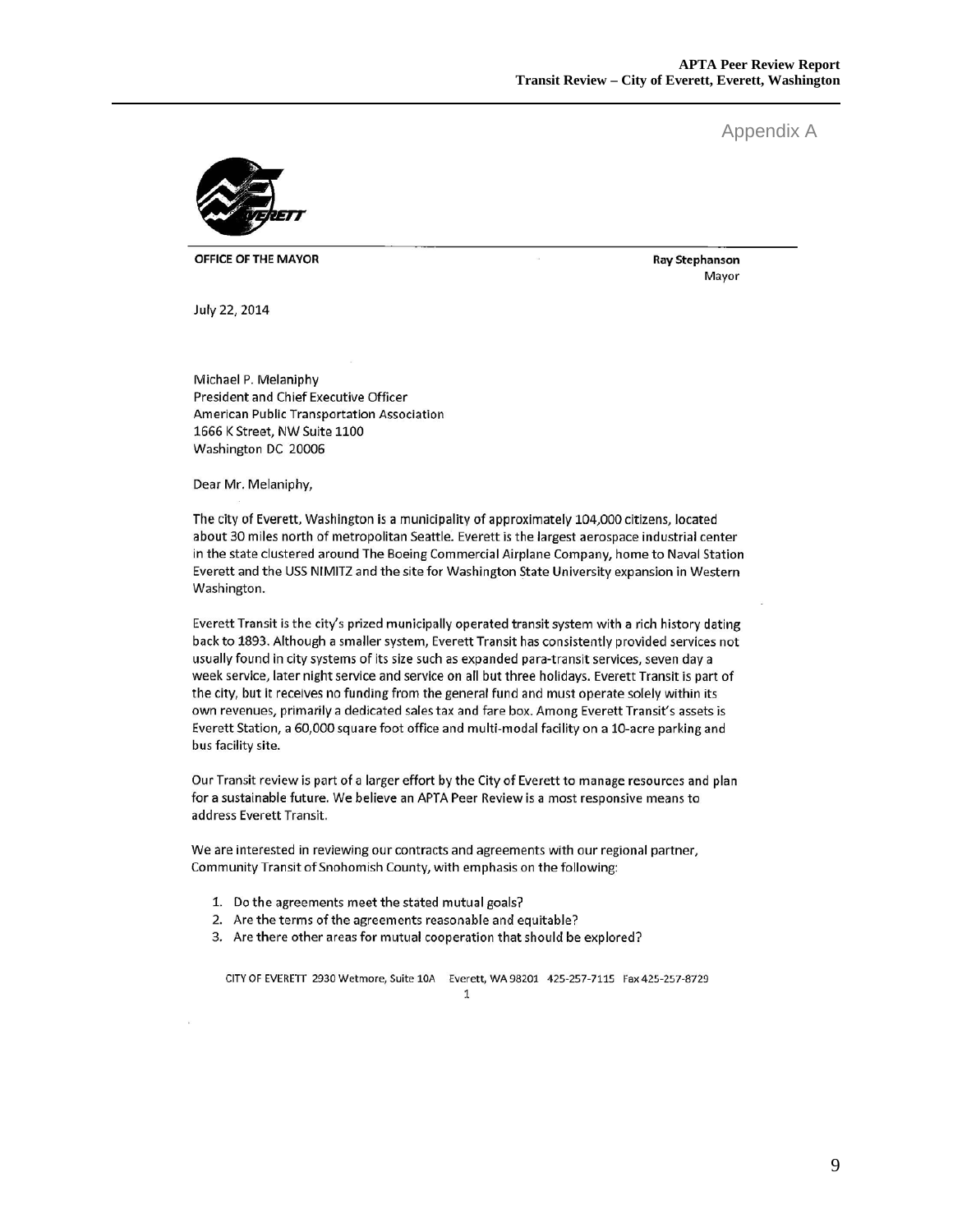Appendix A



OFFICE OF THE MAYOR

**Ray Stephanson** Mayor

A second major concern is facilities. Everett Transit's main base is land locked on a single city block and consequently must lease auxiliary space for buses and storage a few blocks away. As noted before, Everett Transit is responsible for Everett Station. We would like a review of our facilities with the following questions in mind:

- 1. What is working and not working with the current configuration?
- 2. What are the projected facility needs? Size, function, location.
- 3. What are the expected challenges to meet future facility needs?
- 4. What timeframe should Everett plan for to meet projected facility needs?
- 5. Everett Station a complete review of the management, services, security, costs, cost recovery.
	- a. Is the current model meeting station needs?
	- b. What can Everett Transit do to increase revenue and reduce costs?
	- c. What can Everett Transit do to improve the customer experience and perception at the station?

A third area of interest is organizational structure:

- 1. Is Everett Transit appropriately staffed for the tasks?
- 2. Are we "top heavy"?
- 3. How are agencies of similar size and relationship to city government staffed?

With this scope of study we are open to additional reviews should the workload warrant. We question whether a single visit will be sufficient. From your experience would a one-time larger review be more effective, or a series of smaller, more focused visits? We understand cost and the availability of evaluators play a role in our approach. Your guidance is appreciated.

We do not have specific reviewers in mind and trust APTA to provide a team of experts who will understand municipally governed and operated systems. Someone with experience in paratransit operations and coordination is desirable. We are hoping to address at least the first issue within the next two to three months as it will help us with an ongoing discussion with our City Council.

CITY OF EVERETT 2930 Wetmore, Suite 10A Everett, WA 98201 425-257-7115 Fax 425-257-8729 2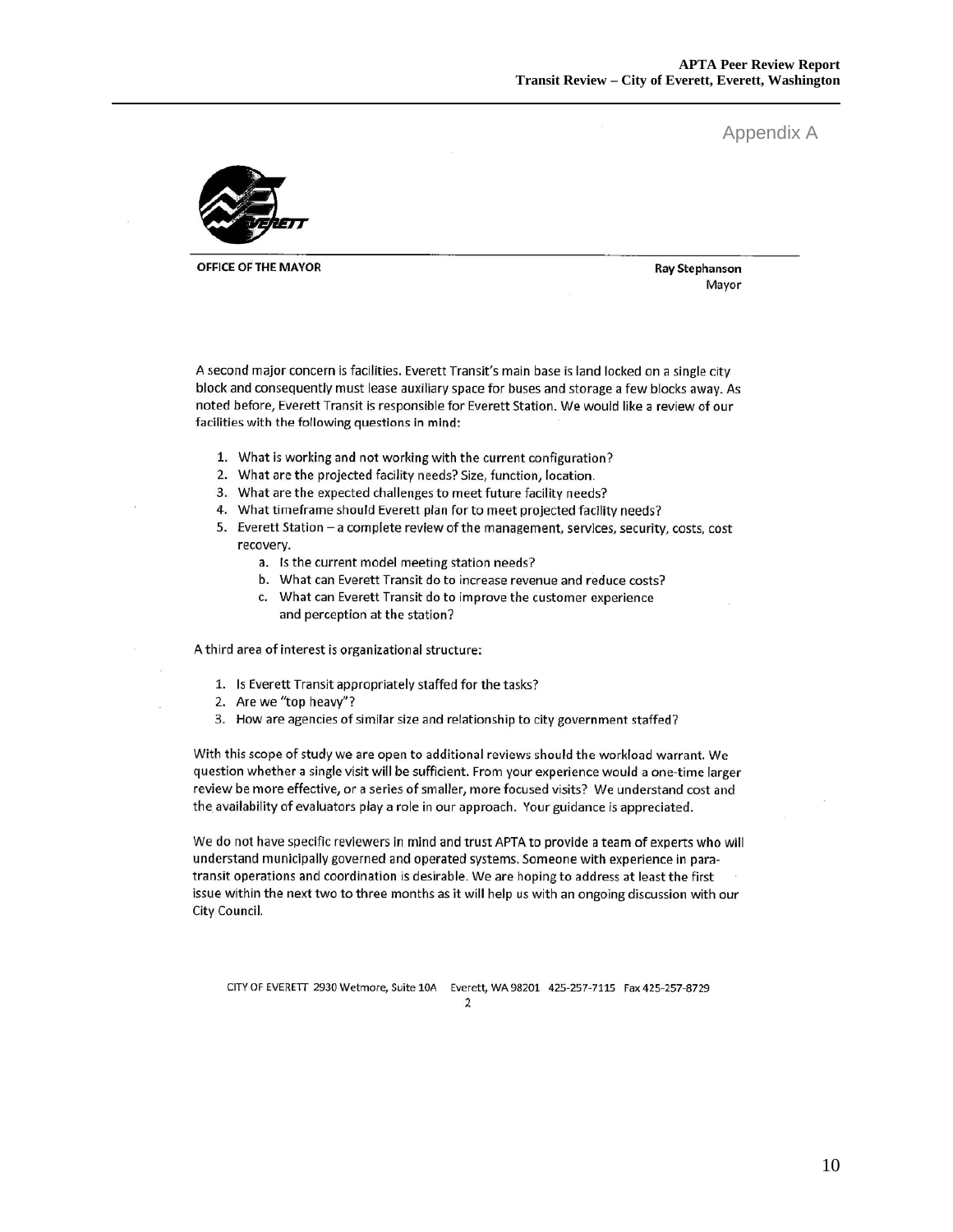Appendix A



OFFICE OF THE MAYOR

**Ray Stephanson** Mayor

Thank you for your consideration. Please direct all future correspondence to:

Debra Bryant CAO/CFO City of Everett dbryant@everettwa.gov 425-257-8700

Sincerely,

Stephanson

CITY OF EVERETT 2930 Wetmore, Suite 10A Everett, WA 98201 425-257-7115 Fax 425-257-8729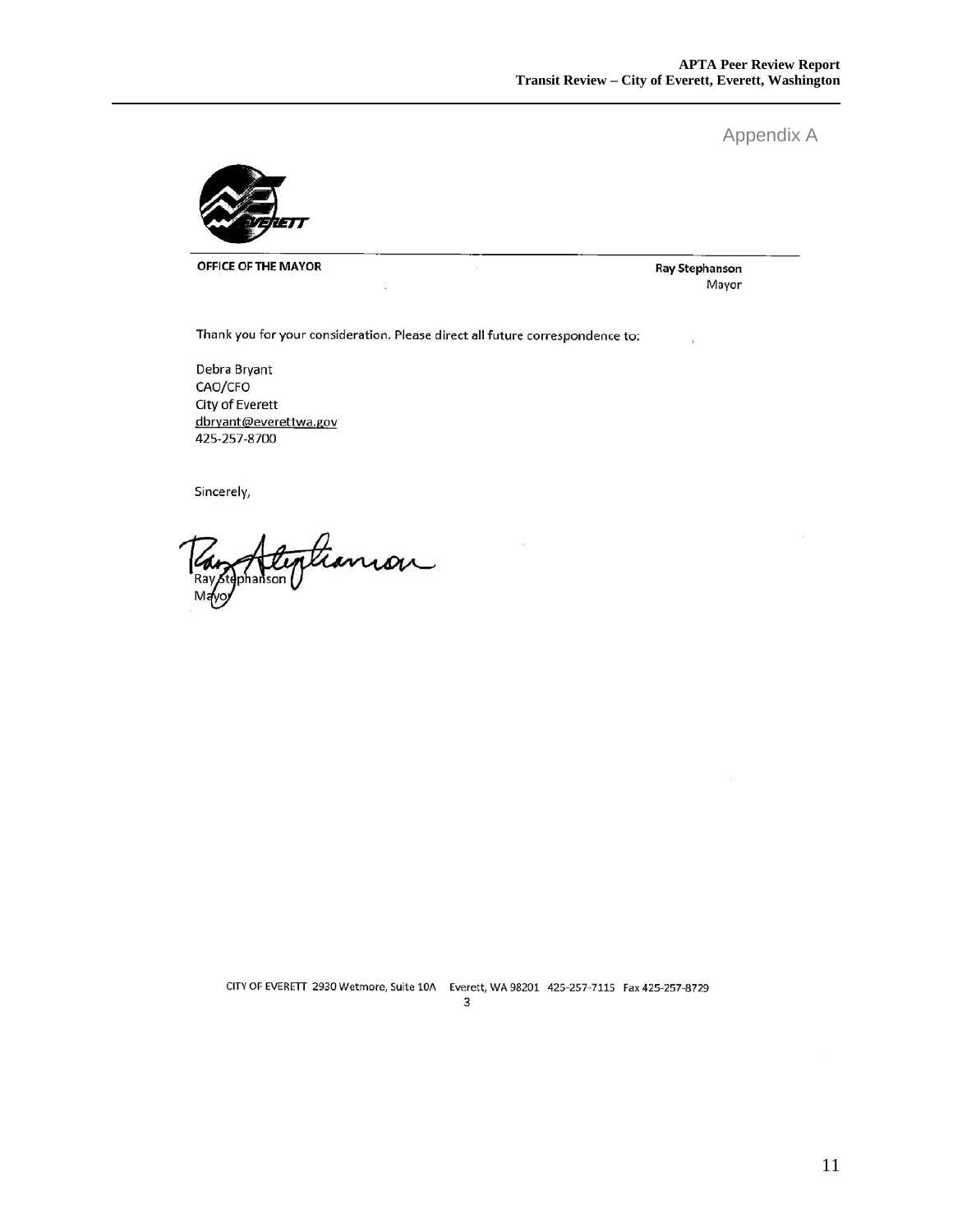#### **APTA Peer Review of Everett Transit December 9 - 12, 2014**

#### Appendix B

**The Team:** John Muth, Deputy Director, CATS (Charlotte)

Barry Barker, Executive Director, TARC (Louisville) Jeff Nelson, General Manager, MetroLink (Rock Island County)<br>Richard DeRock, General Manager, Link Transit Linda Watson, President/CEO, Capital Metro (Austin) Linda Watson, President/CEO, Capital Metro (Austin)<br>Greg Hull, Team Facilitator, APTA

| <b>Time</b>                 | <b>Agenda Item</b>                                                                                                                              | <b>Attendees</b>                                                        | <b>Location</b>                                                                                                      |  |  |
|-----------------------------|-------------------------------------------------------------------------------------------------------------------------------------------------|-------------------------------------------------------------------------|----------------------------------------------------------------------------------------------------------------------|--|--|
| Monday, December 8, 2014    |                                                                                                                                                 |                                                                         |                                                                                                                      |  |  |
| 6:00 p.m.                   | Welcome dinner                                                                                                                                  |                                                                         | Lombardi's<br>1620 W. Marine View Dr.,<br>Everett                                                                    |  |  |
| Tuesday, December 9, 2014   |                                                                                                                                                 |                                                                         |                                                                                                                      |  |  |
| 8:00 a.m. to 10:00 a.m.     | Settle in, welcome & introductions<br>Review objectives/agenda discussion<br><b>Everett Transit Environment Overview: agency</b>                |                                                                         | Everything will take place in the<br><b>Transit 2nd floor Training</b><br><b>Room</b> unless otherwise<br>specified. |  |  |
|                             | structure, organizational structure, statistics, relationship<br>with neighboring agencies, financials (deficit and forecast<br>for ET and COE) |                                                                         |                                                                                                                      |  |  |
|                             | Service structure for fixed route and paratransit                                                                                               |                                                                         |                                                                                                                      |  |  |
| 10:00 a.m. to 1:00 p.m.     | <b>Everett Station: cost, cost</b><br>recovery, station uses,<br>customer experience &<br>perception                                            | Tom Hingson, Mary Lamb,<br>Joan Olsen, Mike Palacios                    | <b>Everett Station</b>                                                                                               |  |  |
| 12:00 p.m.                  | <b>Working lunch</b>                                                                                                                            |                                                                         |                                                                                                                      |  |  |
| 1:00 p.m. to 3:00 p.m.      | Stakeholder meeting                                                                                                                             | JT Dray                                                                 |                                                                                                                      |  |  |
| 3:00 p.m. to 5:00 p.m.      | Meeting with City Council<br><b>Members</b>                                                                                                     | Ron Gipson, Scott Bader                                                 | <b>City Hall</b>                                                                                                     |  |  |
|                             |                                                                                                                                                 | Wednesday, December 10, 2014                                            |                                                                                                                      |  |  |
| 8:00 a.m. to 1:00 p.m.      | Paratransit: City's ADA<br>plan, policies and<br>procedures, agreement<br>with Community Transit                                                | Tom Hingson, George<br>Baxter, Dorothy Spiwak,<br><b>Brian Senyitko</b> |                                                                                                                      |  |  |
| 12:00 p.m.                  | <b>Working lunch</b>                                                                                                                            |                                                                         |                                                                                                                      |  |  |
| 1:00 p.m. to 3:00 p.m.      | Stakeholder meeting                                                                                                                             | Victor Harris                                                           |                                                                                                                      |  |  |
| 3:00 p.m. to 5:00 p.m.      | <b>Community Transit</b>                                                                                                                        | Tom Hingson, George                                                     |                                                                                                                      |  |  |
|                             | Relationship: Swift                                                                                                                             | Baxter, Joy Munkers, June                                               |                                                                                                                      |  |  |
|                             | agreement, Paratransit                                                                                                                          | DeVoll                                                                  |                                                                                                                      |  |  |
|                             | agreement, ORCA                                                                                                                                 |                                                                         |                                                                                                                      |  |  |
|                             | agreement, other potential                                                                                                                      |                                                                         |                                                                                                                      |  |  |
| partnerships                |                                                                                                                                                 |                                                                         |                                                                                                                      |  |  |
| Thursday, December 11, 2014 |                                                                                                                                                 |                                                                         |                                                                                                                      |  |  |
| 8:00 a.m. to 11:00 a.m.     | <b>Financials:</b>                                                                                                                              | Tom Hingson, George                                                     |                                                                                                                      |  |  |
|                             | revenues/expenses,                                                                                                                              | Baxter, Mary Lamb                                                       |                                                                                                                      |  |  |
|                             | farebox recovery, fare<br>policy                                                                                                                |                                                                         |                                                                                                                      |  |  |
| 11:00 a.m. to 1:00 p.m.     | Facilities: fleet size,                                                                                                                         | Tom Hingson, George                                                     | North Base                                                                                                           |  |  |
|                             | maintenance needs,                                                                                                                              | Baxter, Bob Carlson                                                     |                                                                                                                      |  |  |
|                             | current configuration and                                                                                                                       |                                                                         |                                                                                                                      |  |  |
|                             | future bus parking                                                                                                                              |                                                                         |                                                                                                                      |  |  |
| 12:00 p.m.                  | <b>Working lunch</b>                                                                                                                            |                                                                         |                                                                                                                      |  |  |
| 2:00 p.m.                   | Peer review panel                                                                                                                               |                                                                         |                                                                                                                      |  |  |
|                             | deliberations                                                                                                                                   |                                                                         |                                                                                                                      |  |  |
| Friday, December 12, 2014   |                                                                                                                                                 |                                                                         |                                                                                                                      |  |  |
| 8:00 a.m. to 10:00 a.m.     | Exit conference                                                                                                                                 | Tom Hingson, George Baxter                                              |                                                                                                                      |  |  |
| 10:00 a.m.                  | Depart for airport                                                                                                                              |                                                                         |                                                                                                                      |  |  |